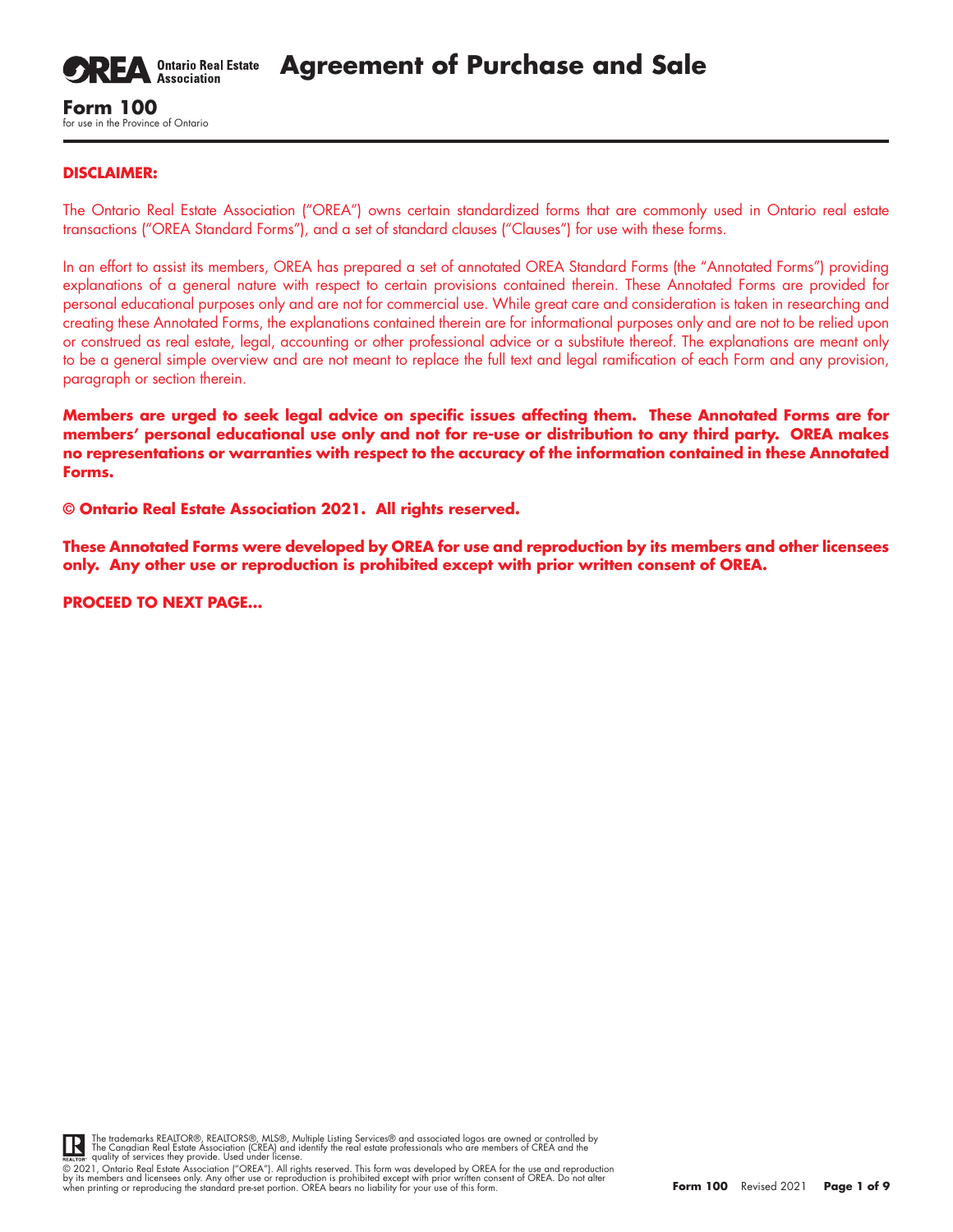**EXA** Ontario Real Estate **Association** 

**Agreement of Purchase and Sale**

**Form 100** for use in the Province of Ontario

*GENERAL USE: The Agreement of Purchase and Sale is the document used to state the Buyer's desire to purchase the property, and to negotiate the terms of the sale. It is often referred to as an "Offer". This document also allows the Buyer an opportunity to set out in detail all of the terms and conditions they wish to be part of their Offer when buying the Seller's property. Common examples of a Buyer's conditions include arranging financing (a mortgage) for the property to be purchased, completing a home inspection, arranging for fire insurance or ensuring they can sell their current home before purchasing. After the Offer is prepared and signed by the Buyer, it is presented to the Seller for consideration and possible acceptance. The Seller, in turn, may want to make changes to the Offer for the Buyer's consideration. This process can continue back and forth several times in an effort to reach an agreement.*

| can continue back and forth several times in an effort to reach an agreement.                                                           | consideration and possible acceptance. The Seller, in turn, may want to make changes to the Offer for the Buyer's consideration. This process                                                                                                                                                                  |  |
|-----------------------------------------------------------------------------------------------------------------------------------------|----------------------------------------------------------------------------------------------------------------------------------------------------------------------------------------------------------------------------------------------------------------------------------------------------------------|--|
|                                                                                                                                         | This line below states the date that the document is created. This date is used to identify or reference this Offer.                                                                                                                                                                                           |  |
|                                                                                                                                         |                                                                                                                                                                                                                                                                                                                |  |
| المستندين المستندين المستندين المستندين المستندين المستندين المستندين العالمين العالمين العالمين ال<br>[Full legal names of all Buyers] |                                                                                                                                                                                                                                                                                                                |  |
|                                                                                                                                         |                                                                                                                                                                                                                                                                                                                |  |
| <b>REAL PROPERTY:</b>                                                                                                                   |                                                                                                                                                                                                                                                                                                                |  |
|                                                                                                                                         |                                                                                                                                                                                                                                                                                                                |  |
|                                                                                                                                         |                                                                                                                                                                                                                                                                                                                |  |
|                                                                                                                                         |                                                                                                                                                                                                                                                                                                                |  |
|                                                                                                                                         |                                                                                                                                                                                                                                                                                                                |  |
|                                                                                                                                         |                                                                                                                                                                                                                                                                                                                |  |
|                                                                                                                                         |                                                                                                                                                                                                                                                                                                                |  |
| <b>PURCHASE PRICE:</b>                                                                                                                  |                                                                                                                                                                                                                                                                                                                |  |
|                                                                                                                                         |                                                                                                                                                                                                                                                                                                                |  |
|                                                                                                                                         | DEPOSIT: A Buyer typically submits a deposit on the purchase of the property. It demonstrates the Buyer's sincerity and good faith in the<br>purchase transaction. When a deposit is to be delivered can vary at the discretion of the Buyer to be accepted or negotiated by the Seller.                       |  |
|                                                                                                                                         | (Herewith/Upon Acceptance/as otherwise described in this Agreement)                                                                                                                                                                                                                                            |  |
|                                                                                                                                         |                                                                                                                                                                                                                                                                                                                |  |
|                                                                                                                                         | in trust pending completion or other termination of this Agreement and to be credited toward the Purchase Price on completion. For the purposes of this                                                                                                                                                        |  |
|                                                                                                                                         | Agreement, "Upon Acceptance" shall mean that the Buyer is required to deliver the deposit to the Deposit Holder within 24 hours of the acceptance of<br>this Agreement. The parties to this Agreement hereby acknowledge that, unless otherwise provided for in this Agreement, the Deposit Holder shall place |  |

|  | in trust pending completion or other termination of this Agreement and to be credited toward the Purchase Price on completion. For the purposes of this |  |
|--|---------------------------------------------------------------------------------------------------------------------------------------------------------|--|
|  | Agreement, "Upon Acceptance" shall mean that the Buyer is required to deliver the deposit to the Deposit Holder within 24 hours of the acceptance of    |  |
|  |                                                                                                                                                         |  |

this Agreement. The parties to this Agreement hereby acknowledge that, unless otherwise provided for in this Agreement, the Deposit Holder shall place the deposit in trust in the Deposit Holder's non-interest bearing Real Estate Trust Account and no interest shall be earned, received or paid on the deposit.

**Buyer agrees to pay the balance as more particularly set out in Schedule A attached.**

**SCHEDULE(S) A**..............................................................................................................**attached hereto form(s) part of this Agreement.**

R

**INITIALS OF BUYER(S):**  $($ 

The trademarks REALTOR®, REALTORS®, MLS®, Multiple Listing Services® and associated logos are owned or controlled by<br>The Canadian Real Estate Association (CREA) and identify the real estate professionals who are members of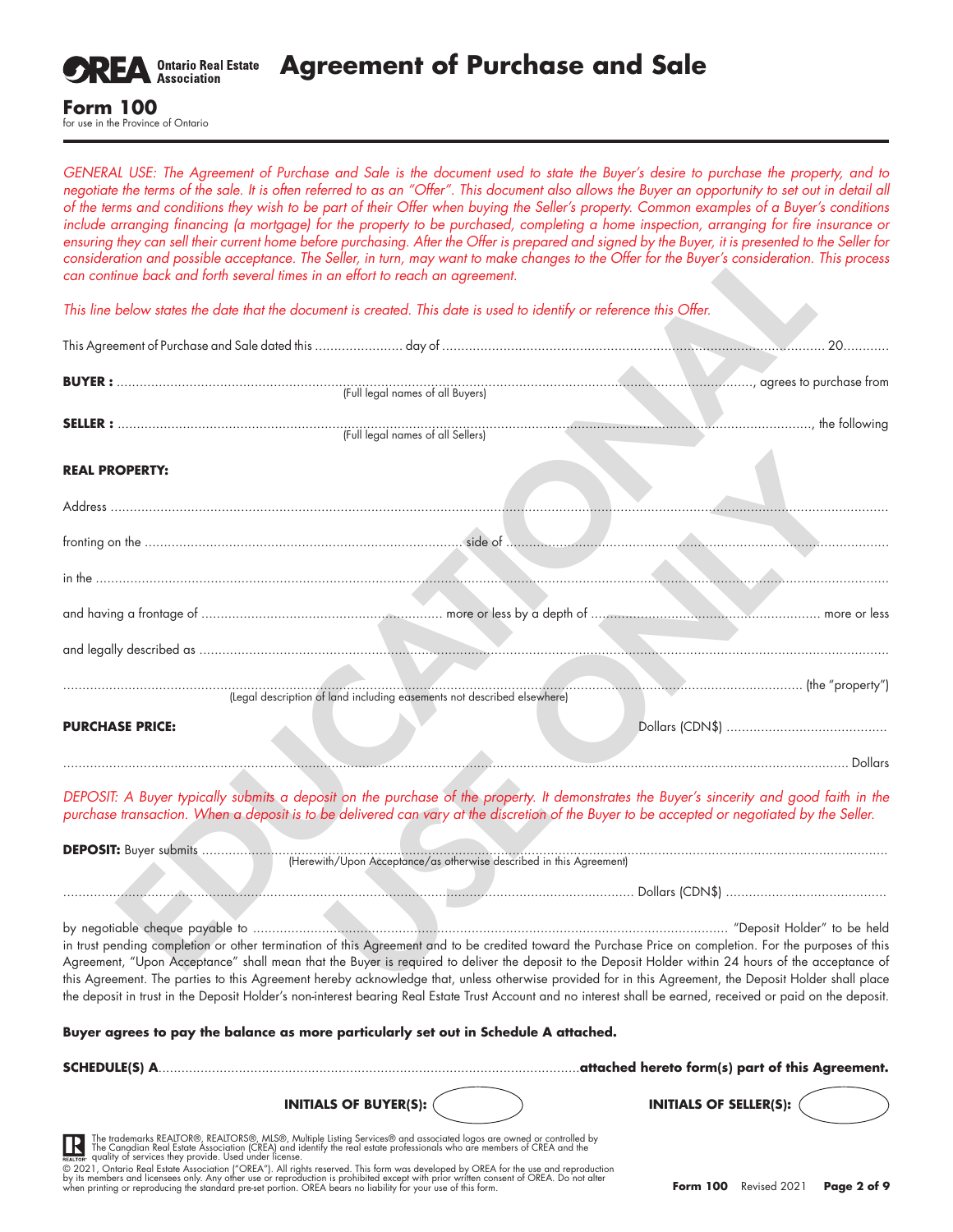- *1. IRREVOCABLE: The party submitting the Offer to the other side agrees to allow the other side until this time and date to consider and*  accept the Offer. The submitting party is not permitted to withdraw their Offer prior to that time. The Seal beside their signature shows that *the submitting party has received something of value for this irrevocable Offer.*
- **1. IRREVOCABILITY:** This offer shall be irrevocable by ..................................................................... until ............................... on the .............. (Seller/Buyer) (a.m./p.m.)

day of ................................................................... 20 ........., after which time, if not accepted, this offer shall be null and void and the deposit shall be returned to the Buyer in full without interest.

- *2. COMPLETION DATE: This is the date the transaction is scheduled to be completed. Unless there is a provision elsewhere in the Agreement, the property is to be vacant. This date is not to be on a weekend or a statutory holiday.*
- **2. COMPLETION DATE:** This Agreement shall be completed by no later than 6:00 p.m. on the .............. day of ...................................................

20 ............... Upon completion, vacant possession of the property shall be given to the Buyer unless otherwise provided for in this Agreement.

- *3. NOTICES: Under the Agreement there will be requirements to deliver notices to the other side. This provision highlights various methods that would be available to deliver notices.*
- encept to to be vectoral that be to a second for a second of a stability, heliday, and yet also the second for a stability heliday, and the maximum of the second for a stability in the second of the second for a stability **3. NOTICES:** The Seller hereby appoints the Listing Brokerage as agent for the Seller for the purpose of giving and receiving notices pursuant to this Agreement. Where a Brokerage (Buyer's Brokerage) has entered into a representation agreement with the Buyer, the Buyer hereby appoints the Buyer's Brokerage as agent for the purpose of giving and receiving notices pursuant to this Agreement. **Where a Brokerage represents both the Seller and the Buyer (multiple representation), the Brokerage shall not be appointed or authorized to be agent for**  either the Buyer or the Seller for the purpose of giving and receiving notices. Any notice relating hereto or provided for herein shall be in writing. In addition to any provision contained herein and in any Schedule hereto, this offer, any counter-offer, notice of acceptance thereof or any notice to be given or received pursuant to this Agreement or any Schedule hereto (any of them, "Document") shall be deemed given and received when delivered personally or hand delivered to the Address for Service provided in the Acknowledgement below, or where a facsimile number or email address is provided herein, when transmitted electronically to that facsimile number or email address, respectively, in which case, the signature(s) of the party (parties) shall be deemed to be original.

| $FAX$ $No.$                           | $FAX N_0$ .                          |
|---------------------------------------|--------------------------------------|
| (For delivery of Documents to Seller) | (For delivery of Documents to Buyer) |
| Email Address:                        | Fmail Address:                       |
| (For delivery of Documents to Seller) | (For delivery of Documents to Buyer) |
|                                       |                                      |

|    | Agreement. Where a Brokerage (Buyer's Brokerage) has entered into a representation agreement with the Buyer, the Buyer hereby appoints the<br>Buyer's Brokerage as agent for the purpose of giving and receiving notices pursuant to this Agreement. Where a Brokerage represents both                                                                                                                                                                                                                                                                                                                                                                                                                                                                                                                                                                                                                                                                    |
|----|-----------------------------------------------------------------------------------------------------------------------------------------------------------------------------------------------------------------------------------------------------------------------------------------------------------------------------------------------------------------------------------------------------------------------------------------------------------------------------------------------------------------------------------------------------------------------------------------------------------------------------------------------------------------------------------------------------------------------------------------------------------------------------------------------------------------------------------------------------------------------------------------------------------------------------------------------------------|
|    | the Seller and the Buyer (multiple representation), the Brokerage shall not be appointed or authorized to be agent for<br>either the Buyer or the Seller for the purpose of giving and receiving notices. Any notice relating hereto or provided for herein shall<br>be in writing. In addition to any provision contained herein and in any Schedule hereto, this offer, any counter-offer, notice of acceptance thereof<br>or any notice to be given or received pursuant to this Agreement or any Schedule hereto (any of them, "Document") shall be deemed given and<br>received when delivered personally or hand delivered to the Address for Service provided in the Acknowledgement below, or where a facsimile<br>number or email address is provided herein, when transmitted electronically to that facsimile number or email address, respectively, in which case,<br>the signature(s) of the party (parties) shall be deemed to be original. |
|    | <b>FAX No.: </b><br>$\begin{array}{ll}\n\textsf{FAX No.}: \textit{} \textsf{} \textsf{} \textsf{} \textsf{} \textsf{} \textsf{} \textsf{} \textsf{} \textsf{} \textsf{} \textsf{} \textsf{} \textsf{} \textsf{} \textsf{} \textsf{} \textsf{} \textsf{} \textsf{} \textsf{} \textsf{} \textsf{} \textsf{} \textsf{} \textsf{} \textsf{} \textsf{} \textsf{} \textsf{} \textsf{} \textsf{} \textsf{} \textsf$<br>(For delivery of Documents to Buyer)                                                                                                                                                                                                                                                                                                                                                                                                                                                                                                      |
|    | Email Address:<br>(For delivery of Documents to Buyer)                                                                                                                                                                                                                                                                                                                                                                                                                                                                                                                                                                                                                                                                                                                                                                                                                                                                                                    |
| 4. | CHATTELS INCLUDED: In this section of the Agreement, the Buyer would list the items that the Buyer wished to include in the purchase<br>price. Subject to the Seller's agreement, these might include appliances, and other items that were not attached. To avoid disputes later<br>the items should be described in detail. This might include GE Stove, Kenmore Refrigerator and might involve adding serial numbers. The<br>rule to follow is "when in doubt, spell it out".                                                                                                                                                                                                                                                                                                                                                                                                                                                                          |
|    | <b>CHATTELS INCLUDED: </b>                                                                                                                                                                                                                                                                                                                                                                                                                                                                                                                                                                                                                                                                                                                                                                                                                                                                                                                                |
|    |                                                                                                                                                                                                                                                                                                                                                                                                                                                                                                                                                                                                                                                                                                                                                                                                                                                                                                                                                           |
|    |                                                                                                                                                                                                                                                                                                                                                                                                                                                                                                                                                                                                                                                                                                                                                                                                                                                                                                                                                           |
|    |                                                                                                                                                                                                                                                                                                                                                                                                                                                                                                                                                                                                                                                                                                                                                                                                                                                                                                                                                           |

Unless otherwise stated in this Agreement or any Schedule hereto, Seller agrees to convey all fixtures and chattels included in the Purchase Price free from all liens, encumbrances or claims affecting the said fixtures and chattels.



The trademarks REALTOR®, REALTORS®, MLS®, Multiple Listing Services® and associated logos are owned or controlled by<br>The Canadian Real Estate Association (CREA) and identify the real estate professionals who are members of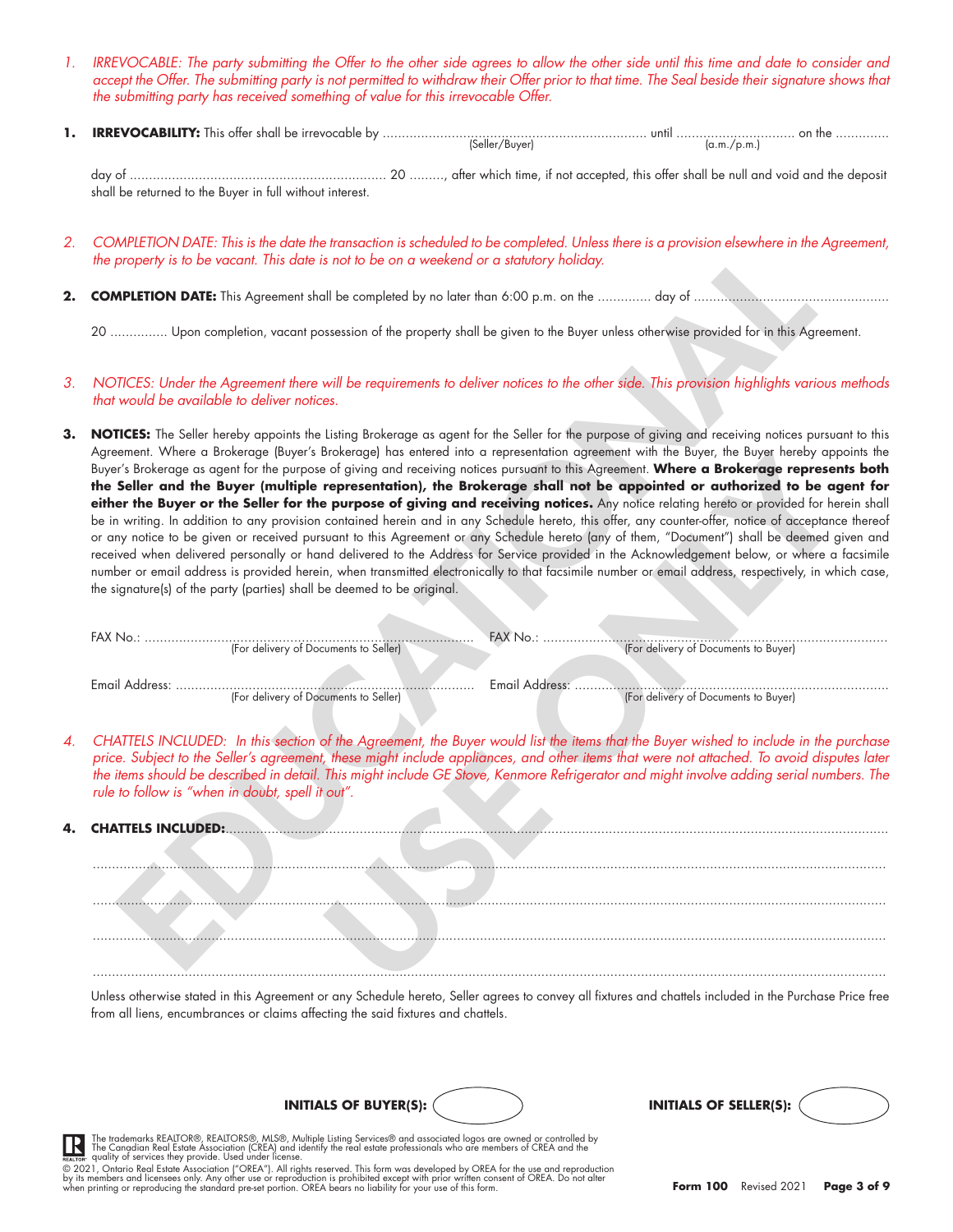*5. FIXTURES EXCLUDED: If the Seller wished to remove an item that had been attached to the home, such as a "dining room light fixture" this would have to be detailed here.* 

| <b>5. FIXTURES EXCLUDED:</b> |
|------------------------------|
|                              |
|                              |
|                              |
|                              |
|                              |
|                              |
|                              |
|                              |
|                              |

- *6. RENTAL ITEMS: This has become an important issue in recent times. There are a number of items that potentially are not owned by the Seller but rather leased or rented. The Seller would have to identify these to a Buyer. An important issue these days is the "hot water tank". These may be rented or more frequently now, on a contract for "lease to own".*
- **6. RENTAL ITEMS (Including Lease, Lease to Own):** The following equipment is rented and **not** included in the Purchase Price. The Buyer agrees to assume the rental contract(s), if assumable:

................................................................................................................................................................................................................

................................................................................................................................................................................................................

................................................................................................................................................................................................................ The Buyer agrees to co-operate and execute such documentation as may be required to facilitate such assumption.

- *7. HST: This section indicates how the Harmonized Sales Tax will impact the sale price if at all.*
- **7. HST:** If the sale of the property (Real Property as described above) is subject to Harmonized Sales Tax (HST), then such tax shall be

............................................................... the Purchase Price. If the sale of the property is not subject to HST, Seller agrees to certify on or before (included in/in addition to) closing, that the sale of the property is not subject to HST. Any HST on chattels, if applicable, is not included in the Purchase Price.

#### *8. TITLE SEARCH: There are a number of searches that a lawyer may undertake when working on a real estate purchase. This paragraph sets out the times for those searches to be done. These searches may include the title search or work orders among others.*

**8. TITLE SEARCH:** Buyer shall be allowed until 6:00 p.m. on the .............. day of ......................................................., 20..........., (Requisition Date) to examine the title to the property at Buyer's own expense and until the earlier of: (i) thirty days from the later of the Requisition Date or the date on which the conditions in this Agreement are fulfilled or otherwise waived or; (ii) five days prior to completion, to satisfy Buyer that there are no outstanding

ITAL ITEMS: This has become an important issue in recent times. There are a number of items that potentially last not of the most of the Seleir words the burstine in the Seleir words in the Seleir words are property to a c e such documentation as may be required to facilitate such assumption.<br>
The procedure of Scher Content of the sale price if at all.<br>
Property as described above) is subject to Harmonized Soles Tax (HST), then such tax<br>
... work orders or deficiency notices affecting the property, and that its present use (....................................................................................) may be lawfully continued and that the principal building may be insured against risk of fire. Seller hereby consents to the municipality or other governmental agencies releasing to Buyer details of all outstanding work orders and deficiency notices affecting the property, and Seller agrees to execute and deliver such further authorizations in this regard as Buyer may reasonably require.

- *9. FUTURE USE: This sets out the Buyer is entitled to get what the Agreement provides when it comes to the use of the property. If the Buyer intends on turning the property into a commercial use in the future there are no assurances that the Buyer will be able to do so in the future.*
- **9. FUTURE USE:** Seller and Buyer agree that there is no representation or warranty of any kind that the future intended use of the property by Buyer is or will be lawful except as may be specifically provided for in this Agreement.





The trademarks REALTOR®, REALTORS®, MLS®, Multiple Listing Services® and associated logos are owned or controlled by<br>The Canadian Real Estate Association (CREA) and identify the real estate professionals who are members of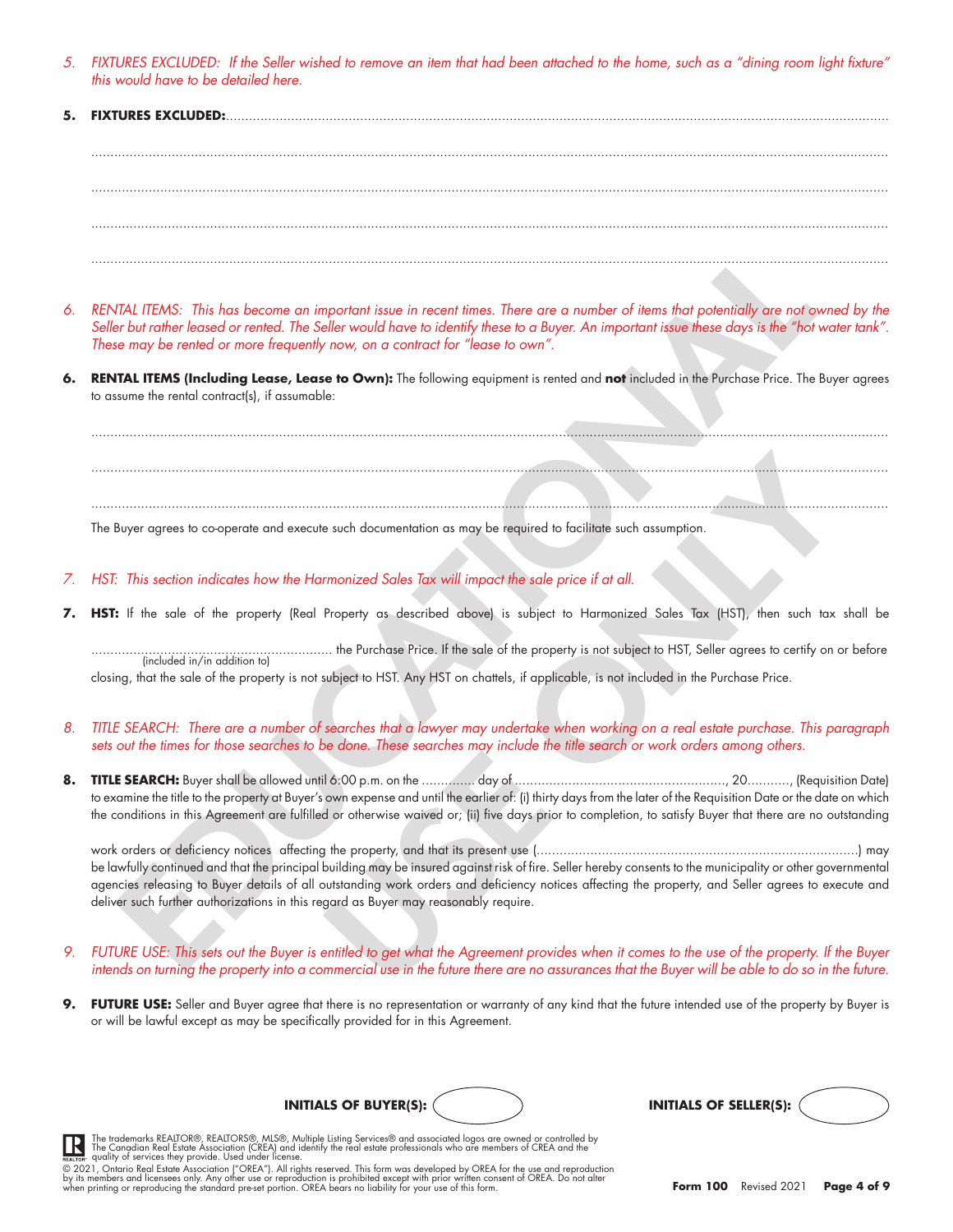- *10.* TITLE: This paragraph sets out that the Buyer is entitled to good title subject to a number of items. These items include having the title *subject to minor utility easements for gas, water hydro and so on. The Buyer will also have to accept restrictive covenants provided they are complied with.*
- **10. TITLE:** Provided that the title to the property is good and free from all registered restrictions, charges, liens, and encumbrances except as otherwise specifically provided in this Agreement and save and except for (a) any registered restrictions or covenants that run with the land providing that such are complied with; (b) any registered municipal agreements and registered agreements with publicly regulated utilities providing such have been complied with, or security has been posted to ensure compliance and completion, as evidenced by a letter from the relevant municipality or regulated utility; (c) any minor easements for the supply of domestic utility or telecommunication services to the property or adjacent properties; and (d) any easements for drainage, storm or sanitary sewers, public utility lines, telecommunication lines, cable television lines or other services which do not materially affect the use of the property. If within the specified times referred to in paragraph 8 any valid objection to title or to any outstanding work order or deficiency notice, or to the fact the said present use may not lawfully be continued, or that the principal building may not be insured against risk of fire is made in writing to Seller and which Seller is unable or unwilling to remove, remedy or satisfy or obtain insurance save and except against risk of fire (Title Insurance) in favour of the Buyer and any mortgagee, (with all related costs at the expense of the Seller), and which Buyer will not waive, this Agreement notwithstanding any intermediate acts or negotiations in respect of such objections, shall be at an end and all monies paid shall be returned without interest or deduction and Seller, Listing Brokerage and Co-operating Brokerage shall not be liable for any costs or damages. Save as to any valid objection so made by such day and except for any objection going to the root of the title, Buyer shall be conclusively deemed to have accepted Seller's title to the property.
- *11. CLOSING ARRANGMENTS: Most transactions in Ontario are completed electronically. The following paragraph sets out how this is to be accomplished.*
- r or elations or the the the the state phoenix us may releave the whole to encominate or the highest and the property interest and the the state of the state of the state of the state of the state of the state of the state 11. CLOSING ARRANGEMENTS: Where each of the Seller and Buyer retain a lawyer to complete the Agreement of Purchase and Sale of the property, and where the transaction will be completed by electronic registration pursuant to Part III of the Land Registration Reform Act, R.S.O. 1990, Chapter L4 and the Electronic Registration Act, S.O. 1991, Chapter 44, and any amendments thereto, the Seller and Buyer acknowledge and agree that the exchange of closing funds, non-registrable documents and other items (the "Requisite Deliveries") and the release thereof to the Seller and Buyer will (a) not occur at the same time as the registration of the transfer/deed (and any other documents intended to be registered in connection with the completion of this transaction) and (b) be subject to conditions whereby the lawyer(s) receiving any of the Requisite Deliveries will be required to hold same in trust and not release same except in accordance with the terms of a document registration agreement between the said lawyers. The Seller and Buyer irrevocably instruct the said lawyers to be bound by the document registration agreement which is recommended from time to time by the Law Society of Ontario. Unless otherwise agreed to by the lawyers, such exchange of Requisite Deliveries shall occur by the delivery of the Requisite Deliveries of each party to the office of the lawyer for the other party or such other location agreeable to both lawyers.
- *12. DOCUMENTS AND DISCHARGE: The Seller is to deliver to the Buyer documents in the Seller's possession respecting the property. These would include copies of surveys and deeds. In the event that there is a mortgage on the title and it is with a chartered bank, trust company, insurance company, credit union or Caisse Populaire, it will most likely not be discharged on or before closing. This paragraph details how this discharge will come about. All other mortgages will have to be discharged by closing.*
- ch of the believe and buyer fretama lawyer from complete the Agreement of Purchase and Solar of the polarism of the Sultar of the Sultar Christophetics of the Sultar Sultar Christophetics of the Sultar Christophetics of th 12. DOCUMENTS AND DISCHARGE: Buyer shall not call for the production of any title deed, abstract, survey or other evidence of title to the property except such as are in the possession or control of Seller. If requested by Buyer, Seller will deliver any sketch or survey of the property within Seller's control to Buyer as soon as possible and prior to the Requisition Date. If a discharge of any Charge/Mortgage held by a corporation incorporated pursuant to the Trust And Loan Companies Act (Canada), Chartered Bank, Trust Company, Credit Union, Caisse Populaire or Insurance Company and which is not to be assumed by Buyer on completion, is not available in registrable form on completion, Buyer agrees to accept Seller's lawyer's personal undertaking to obtain, out of the closing funds, a discharge in registrable form and to register same, or cause same to be registered, on title within a reasonable period of time after completion, provided that on or before completion Seller shall provide to Buyer a mortgage statement prepared by the mortgagee setting out the balance required to obtain the discharge, and, where a real-time electronic cleared funds transfer system is not being used, a direction executed by Seller directing payment to the mortgagee of the amount required to obtain the discharge out of the balance due on completion.
- *13. INSPECTIONS: This provision sets up that the Buyer has had the opportunity to personally inspect the property. Further the Buyer acknowledges the opportunity to have included a condition clause for review of a property inspection report and agrees that if there is not some other provision respecting this type of report then the Buyer is not going to get an inspection report.*
- 13. **INSPECTION:** Buyer acknowledges having had the opportunity to inspect the property and understands that upon acceptance of this offer there shall be a binding agreement of purchase and sale between Buyer and Seller. **The Buyer acknowledges having the opportunity to include a requirement for a property inspection report in this Agreement and agrees that except as may be specifically provided for in this Agreement, the Buyer will not be obtaining a property inspection or property inspection report regarding the property.**





The trademarks REALTOR®, REALTORS®, MLS®, Multiple Listing Services® and associated logos are owned or controlled by<br>The Canadian Real Estate Association (CREA) and identify the real estate professionals who are members of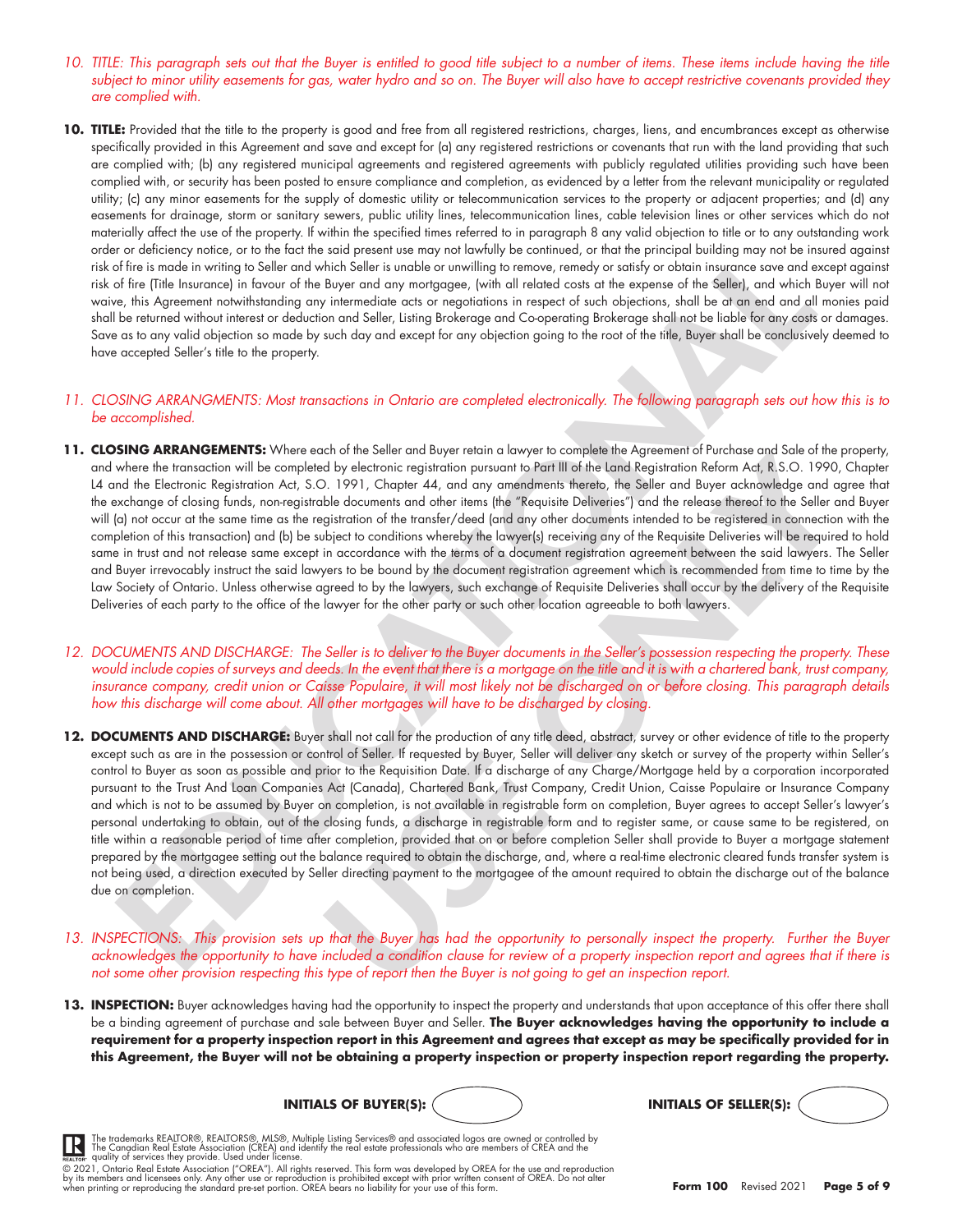- *14. INSURANCE: The Seller is responsible for the property until closing. The Seller is to maintain any insurance policies until completion. In the event the property suffers substantial damage prior to closing, the Buyer can cancel the Agreement or can close and get the proceeds of any insurance.*
- **14. INSURANCE:** All buildings on the property and all other things being purchased shall be and remain until completion at the risk of Seller. Pending completion, Seller shall hold all insurance policies, if any, and the proceeds thereof in trust for the parties as their interests may appear and in the event of substantial damage, Buyer may either terminate this Agreement and have all monies paid returned without interest or deduction or else take the proceeds of any insurance and complete the purchase. No insurance shall be transferred on completion. If Seller is taking back a Charge/ Mortgage, or Buyer is assuming a Charge/Mortgage, Buyer shall supply Seller with reasonable evidence of adequate insurance to protect Seller's or other mortgagee's interest on completion.
- *15. PLANNING ACT: This clause makes the entire agreement subject to compliance with the Planning Act. The Planning Act governs things such as severance.*
- **15. PLANNING ACT:** This Agreement shall be effective to create an interest in the property only if Seller complies with the subdivision control provisions of the Planning Act by completion and Seller covenants to proceed diligently at Seller's expense to obtain any necessary consent by completion.
- *16. DOCUMENT PREPARATION: The deed is prepared (except for the Land Transfer Tax affidavit) at the expense of the Seller and any mortgage to be given back at the expense of the Buyer.*
- **16. DOCUMENT PREPARATION:** The Transfer/Deed shall, save for the Land Transfer Tax Affidavit, be prepared in registrable form at the expense of Seller, and any Charge/Mortgage to be given back by the Buyer to Seller at the expense of the Buyer. If requested by Buyer, Seller covenants that the Transfer/Deed to be delivered on completion shall contain the statements contemplated by Section 50(22) of the Planning Act, R.S.O.1990.
- *17.* RESIDENCY: The Income Tax Act has sections in it to address a non-resident Seller selling property. To ensure the appropriate taxes are *paid, this paragraph discusses what the options are in a real estate transaction.*
- NYNNO ACC. The change motes the entire dependent subject to complete event the framing Act. The Homming Act particles Act This Agreement to the property only if Seller compatibility ACT lines (act This Agreement to the dis pletion shall contain the statements contemplated by Section 30(22) of the Planning Act, K.S.O<br>ections in it to address a non-resident Seller selling property. To ensure the appropriate to<br>episons are in a real estate tran **17. RESIDENCY:** (a) Subject to (b) below, the Seller represents and warrants that the Seller is not and on completion will not be a non-resident under the non-residency provisions of the Income Tax Act which representation and warranty shall survive and not merge upon the completion of this transaction and the Seller shall deliver to the Buyer a statutory declaration that Seller is not then a non-resident of Canada; (b) provided that if the Seller is a non-resident under the non-residency provisions of the Income Tax Act, the Buyer shall be credited towards the Purchase Price with the amount, if any, necessary for Buyer to pay to the Minister of National Revenue to satisfy Buyer's liability in respect of tax payable by Seller under the non-residency provisions of the Income Tax Act by reason of this sale. Buyer shall not claim such credit if Seller delivers on completion the prescribed certificate.
- *18. ADJUSTMENTS: In a real estate transaction there will be adjustments such as prorating the property taxes. This clause lists the usual adjustments and provides that the Buyer will be responsible for the day of closing.*
- 18. ADJUSTMENTS: Any rents, mortgage interest, realty taxes including local improvement rates and unmetered public or private utility charges and unmetered cost of fuel, as applicable, shall be apportioned and allowed to the day of completion, the day of completion itself to be apportioned to Buyer.
- *19. PROPERTY ASSESSMENT: The property may be evaluated and re-assessed on an annual basis. The Buyer and Seller agree not to hold the real estate sales people responsible when a change takes place.*
- 19. PROPERTY ASSESSMENT: The Buyer and Seller hereby acknowledge that the Province of Ontario has implemented current value assessment and properties may be re-assessed on an annual basis. The Buyer and Seller agree that no claim will be made against the Buyer or Seller, or any Brokerage, Broker or Salesperson, for any changes in property tax as a result of a re-assessment of the property, save and except any property taxes that accrued prior to the completion of this transaction.
- *20. TIME LIMITS: Dates and times are important and must be adhered to.*
- **20. TIME LIMITS:** Time shall in all respects be of the essence hereof provided that the time for doing or completing of any matter provided for herein may be extended or abridged by an agreement in writing signed by Seller and Buyer or by their respective lawyers who may be specifically authorized in that regard.





The trademarks REALTOR®, REALTORS®, MLS®, Multiple Listing Services® and associated logos are owned or controlled by<br>The Canadian Real Estate Association (CREA) and identify the real estate professionals who are members of IK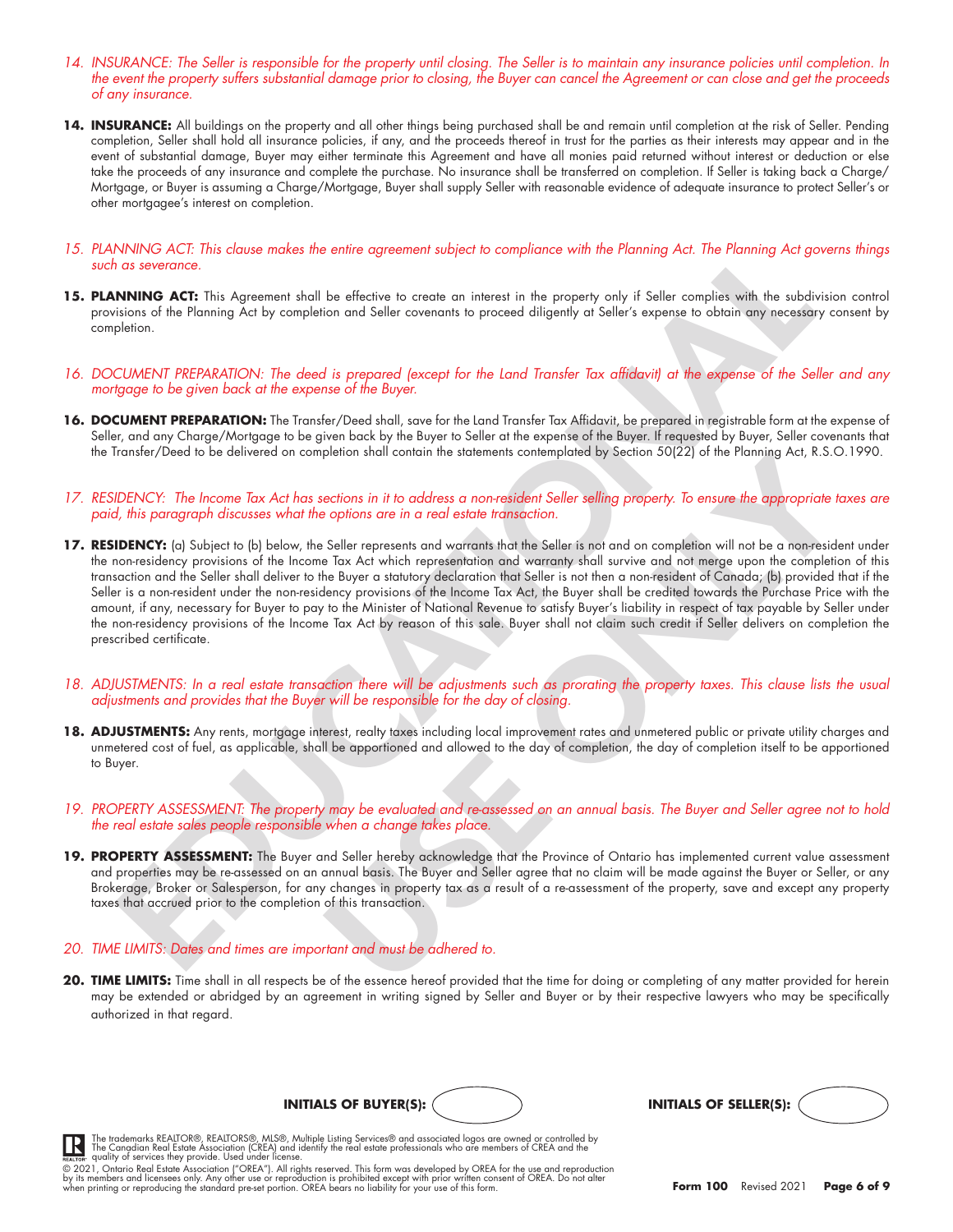- *21. TENDER: Each side must be able to demonstrate that they are ready, willing and able to complete the transaction. For the Buyer generally, they must be able to produce the money to close and for the Seller it is generally produce the Deed and keys.*
- **21. TENDER:** Any tender of documents or money hereunder may be made upon Seller or Buyer or their respective lawyers on the day set for completion. Money shall be tendered with funds drawn on a lawyer's trust account in the form of a bank draft, certified cheque or wire transfer using the Large Value Transfer System.
- *22. FAMILY LAW ACT: The Seller is warranting that they have complied with the Family Law Act insofar as it relates to spousal requirements and that no spouse has a claim to the property other than a spouse who has signed a consent in the area set aside for that signature.*
- **22. FAMILY LAW ACT:** Seller warrants that spousal consent is not necessary to this transaction under the provisions of the Family Law Act, R.S.O.1990 unless the spouse of the Seller has executed the consent hereinafter provided.
- *23. UFFI: The Seller is warranting that they did not install any Urea Formaldehyde Foam Insulation and to the best of their knowledge there is none in the buildings.*
- **23. UFFI:** Seller represents and warrants to Buyer that during the time Seller has owned the property, Seller has not caused any building on the property to be insulated with insulation containing ureaformaldehyde, and that to the best of Seller's knowledge no building on the property contains or has ever contained insulation that contains ureaformaldehyde. This warranty shall survive and not merge on the completion of this transaction, and if the building is part of a multiple unit building, this warranty shall only apply to that part of the building which is the subject of this transaction.
- *24. LEGAL, ACCOUNTING AND ENVIRONMENTAL ADVICE: This clause states that no information the Buyer and Seller have been given by the real estate sales people shall be considered to be Legal, Accounting or Environmental Advice. If these factors impact the transaction or valuation, the Buyers and Sellers should seek independent professional expert advice.*
- **24. LEGAL, ACCOUNTING AND ENVIRONMENTAL ADVICE:** The parties acknowledge that any information provided by the brokerage is not legal, tax or environmental advice.
- *25. CONSUMER REPORTS: The following paragraph notifies the Buyer that a personal or credit check may be obtained and referred to.*
- **25. CONSUMER REPORTS: The Buyer is hereby notified that a consumer report containing credit and/ or personal information may be referred to in connection with this transaction.**
- *26. AGREEMENT IN WRITING: If there is a conflict or discrepancy between any of the pre-set (preprinted) clauses and anything that has been added to the Agreement, then added parts supersedes the pre-set clauses. Further there are no other agreements between the Buyer and Seller other than those contained in this Agreement.*
- **ILIV AW ACT:** Seller warrants that popula carries to an recessory to this tensaction and is the provisions of the Fam<br>
The View and the Seller is very seller for some total and the consent between the projection and the f NMENTAL ADVICE: This clause states that no information the Buyer and Seller have been sistered to be legal, Accounting or Environmental Advice. If these factors impact the transmissional expert advice.<br> **NMENTAL ADVICE:** T **26. AGREEMENT IN WRITING:** If there is conflict or discrepancy between any provision added to this Agreement (including any Schedule attached hereto) and any provision in the standard pre-set portion hereof, the added provision shall supersede the standard pre-set provision to the extent of such conflict or discrepancy. This Agreement including any Schedule attached hereto, shall constitute the entire Agreement between Buyer and Seller. There is no representation, warranty, collateral agreement or condition, which affects this Agreement other than as expressed herein. For the purposes of this Agreement, Seller means vendor and Buyer means purchaser. This Agreement shall be read with all changes of gender or number required by the context.
- *27. TIME AND DATE: Times and Dates within this Agreement are determined by the location of the property.*
- **27. TIME AND DATE:** Any reference to a time and date in this Agreement shall mean the time and date where the property is located.





The trademarks REALTOR®, REALTORS®, MLS®, Multiple Listing Services® and associated logos are owned or controlled by<br>The Canadian Real Estate Association (CREA) and identify the real estate professionals who are members of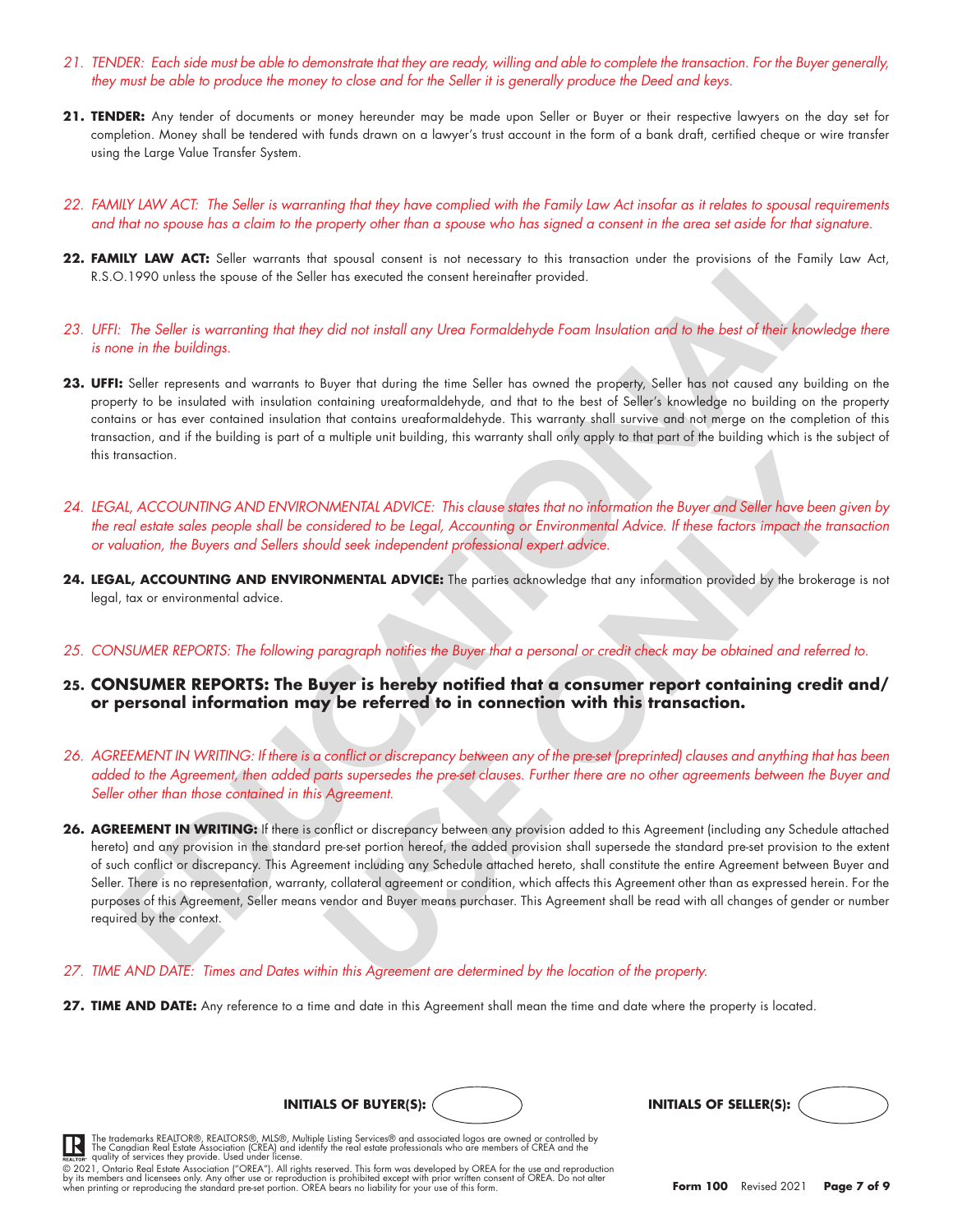#### *28. SUCCESSORS AND ASSIGNS: In the event one of the parties dies before closing their heirs and executors are bound by the Agreement.*

**28. SUCCESSORS AND ASSIGNS:** The heirs, executors, administrators, successors and assigns of the undersigned are bound by the terms herein.

| SIGNED, SEALED AND DELIVERED in the presence of: | IN WITNESS whereof I have hereunto set my hand and seal: |      |        |
|--------------------------------------------------|----------------------------------------------------------|------|--------|
|                                                  |                                                          |      |        |
| (Witness)                                        | Buyer                                                    | Seal | (Date) |
| (Witness <sub>)</sub>                            | Buyer                                                    |      | (Date) |

I, the Undersigned Seller, agree to the above offer. I hereby irrevocably instruct my lawyer to pay directly to the brokerage(s) with whom I have agreed to pay commission, the unpaid balance of the commission together with applicable Harmonized Sales Tax (and any other taxes as may hereafter be applicable), from the proceeds of the sale prior to any payment to the undersigned on completion, as advised by the brokerage(s) to my lawyer.

| <b>COOLICAL CONICENT</b> , The understanded crosses of the Saller hereby consents to the disposition outdoned herein murdiale to the provisions of the Equal to |                                                          |        |
|-----------------------------------------------------------------------------------------------------------------------------------------------------------------|----------------------------------------------------------|--------|
| (Witness)                                                                                                                                                       | 'Seller                                                  | 'Date, |
|                                                                                                                                                                 |                                                          |        |
| (Witness)                                                                                                                                                       | 'Seller                                                  | 'Date, |
|                                                                                                                                                                 |                                                          |        |
|                                                                                                                                                                 |                                                          |        |
| SIGNED, SEALED AND DELIVERED in the presence of:                                                                                                                | IN WITNESS whereof I have hereunto set my hand and seal: |        |

| .              |     |  |
|----------------|-----|--|
| $\mathbf{A}$ . |     |  |
|                | וור |  |
| ____           |     |  |

| and written was finally accepted by all parties at |  |  |
|----------------------------------------------------|--|--|
|                                                    |  |  |

| (a.m./p.m.) |  |
|-------------|--|
|-------------|--|

| (Signature of Seller or Buyer)             |          |
|--------------------------------------------|----------|
| <b>INFORMATION ON BROKERAGE(S)</b>         |          |
|                                            | lTel No. |
| (Salesperson/Broker/Broker of Record Name) |          |
|                                            | (Tel.No. |
| (Salesperson/Broker/Broker of Record Name) |          |

#### **ACKNOWLEDGEMENT**

| SIGNED, SEALED AND DELIVERED in the presence of:                                                                                                                                                                                                                                                                                                                                                                                                                                                                                                                                                                                                                                                                                      |                              |                                                                      | IN WITNESS whereof I have hereunto set my hand and seal: |                                                                                                                                                          |
|---------------------------------------------------------------------------------------------------------------------------------------------------------------------------------------------------------------------------------------------------------------------------------------------------------------------------------------------------------------------------------------------------------------------------------------------------------------------------------------------------------------------------------------------------------------------------------------------------------------------------------------------------------------------------------------------------------------------------------------|------------------------------|----------------------------------------------------------------------|----------------------------------------------------------|----------------------------------------------------------------------------------------------------------------------------------------------------------|
| (Witness)                                                                                                                                                                                                                                                                                                                                                                                                                                                                                                                                                                                                                                                                                                                             | (Seller)                     |                                                                      | (S <sub>cal</sub> )                                      | (Date)                                                                                                                                                   |
| (Witness)                                                                                                                                                                                                                                                                                                                                                                                                                                                                                                                                                                                                                                                                                                                             | (Seller)                     |                                                                      | (Seal)                                                   | (Date)                                                                                                                                                   |
| <b>SPOUSAL CONSENT:</b> The undersigned spouse of the Seller hereby consents to the disposition evidenced herein pursuant to the provisions of the Family<br>Law Act, R.S.O.1990, and hereby agrees to execute all necessary or incidental documents to give full force and effect to the sale evidenced herein.                                                                                                                                                                                                                                                                                                                                                                                                                      |                              |                                                                      |                                                          |                                                                                                                                                          |
| (Witness)                                                                                                                                                                                                                                                                                                                                                                                                                                                                                                                                                                                                                                                                                                                             | $\overline{\text{(Spouse)}}$ |                                                                      | (Seal)                                                   | (Date)                                                                                                                                                   |
| <b>CONFIRMATION OF ACCEPTANCE:</b> Notwithstanding anything contained herein to the contrary, I confirm this Agreement with all changes both typed                                                                                                                                                                                                                                                                                                                                                                                                                                                                                                                                                                                    |                              |                                                                      |                                                          |                                                                                                                                                          |
|                                                                                                                                                                                                                                                                                                                                                                                                                                                                                                                                                                                                                                                                                                                                       | (a.m./p.m.)                  |                                                                      |                                                          |                                                                                                                                                          |
|                                                                                                                                                                                                                                                                                                                                                                                                                                                                                                                                                                                                                                                                                                                                       |                              | (Signature of Seller or Buyer)<br><b>INFORMATION ON BROKERAGE(S)</b> |                                                          |                                                                                                                                                          |
|                                                                                                                                                                                                                                                                                                                                                                                                                                                                                                                                                                                                                                                                                                                                       |                              |                                                                      | (Tel.No.)                                                |                                                                                                                                                          |
|                                                                                                                                                                                                                                                                                                                                                                                                                                                                                                                                                                                                                                                                                                                                       |                              | (Salesperson/Broker/Broker of Record Name)                           |                                                          |                                                                                                                                                          |
|                                                                                                                                                                                                                                                                                                                                                                                                                                                                                                                                                                                                                                                                                                                                       |                              |                                                                      | (Tel.No.)                                                |                                                                                                                                                          |
|                                                                                                                                                                                                                                                                                                                                                                                                                                                                                                                                                                                                                                                                                                                                       |                              | (Salesperson/Broker/Broker of Record Name)                           |                                                          |                                                                                                                                                          |
|                                                                                                                                                                                                                                                                                                                                                                                                                                                                                                                                                                                                                                                                                                                                       |                              | <b>ACKNOWLEDGEMENT</b>                                               |                                                          |                                                                                                                                                          |
| I acknowledge receipt of my signed copy of this accepted Agreement of<br>Purchase and Sale and I authorize the Brokerage to forward a copy to my lawyer.                                                                                                                                                                                                                                                                                                                                                                                                                                                                                                                                                                              |                              |                                                                      |                                                          | I acknowledge receipt of my signed copy of this accepted Agreement of<br>Purchase and Sale and I authorize the Brokerage to forward a copy to my lawyer. |
| (Date)<br>(Seller)                                                                                                                                                                                                                                                                                                                                                                                                                                                                                                                                                                                                                                                                                                                    |                              | (Buyer)                                                              |                                                          | (Date)                                                                                                                                                   |
| (Date)<br>(Seller)                                                                                                                                                                                                                                                                                                                                                                                                                                                                                                                                                                                                                                                                                                                    |                              | (Buyer)                                                              |                                                          | (Date)                                                                                                                                                   |
| (Tel. No.)                                                                                                                                                                                                                                                                                                                                                                                                                                                                                                                                                                                                                                                                                                                            |                              |                                                                      |                                                          | <br>(Tel. No.)                                                                                                                                           |
|                                                                                                                                                                                                                                                                                                                                                                                                                                                                                                                                                                                                                                                                                                                                       |                              |                                                                      |                                                          |                                                                                                                                                          |
|                                                                                                                                                                                                                                                                                                                                                                                                                                                                                                                                                                                                                                                                                                                                       |                              | Email                                                                |                                                          |                                                                                                                                                          |
| (Tel. No.)<br>(Fax. No.)                                                                                                                                                                                                                                                                                                                                                                                                                                                                                                                                                                                                                                                                                                              |                              | (TeI. No.)                                                           |                                                          | (Fax. No.)                                                                                                                                               |
| FOR OFFICE USE ONLY                                                                                                                                                                                                                                                                                                                                                                                                                                                                                                                                                                                                                                                                                                                   |                              | <b>COMMISSION TRUST AGREEMENT</b>                                    |                                                          |                                                                                                                                                          |
| To: Co-operating Brokerage shown on the foregoing Agreement of Purchase and Sale:<br>In consideration for the Co-operating Brokerage procuring the foregoing Agreement of Purchase and Sale, I hereby declare that all moneys received or receivable by me in<br>connection with the Transaction as contemplated in the MLS® Rules and Regulations of my Real Estate Board shall be receivable and held in trust. This agreement shall constitute<br>a Commission Trust Agreement as defined in the MLS® Rules and shall be subject to and governed by the MLS® Rules pertaining to Commission Trust.<br><b>DATED</b> as of the shate and time of the accountance of the forecasion. Approximated Durchase and Sule and Advantaged by |                              |                                                                      |                                                          |                                                                                                                                                          |

ATED as of the date and time of the acceptance of the foregoing Agreement of Purchase and Sale. Acknowledged by:

....................................................................................................................... ............................................................................................. (Authorized to bind the Listing Brokerage) (Authorized to bind the Co-operating Brokerage)

The trademarks REALTOR®, REALTORS®, MLS®, Multiple Listing Services® and associated logos are owned or controlled by<br>The Canadian Real Estate Association (CREA) and identify the real estate professionals who are members of